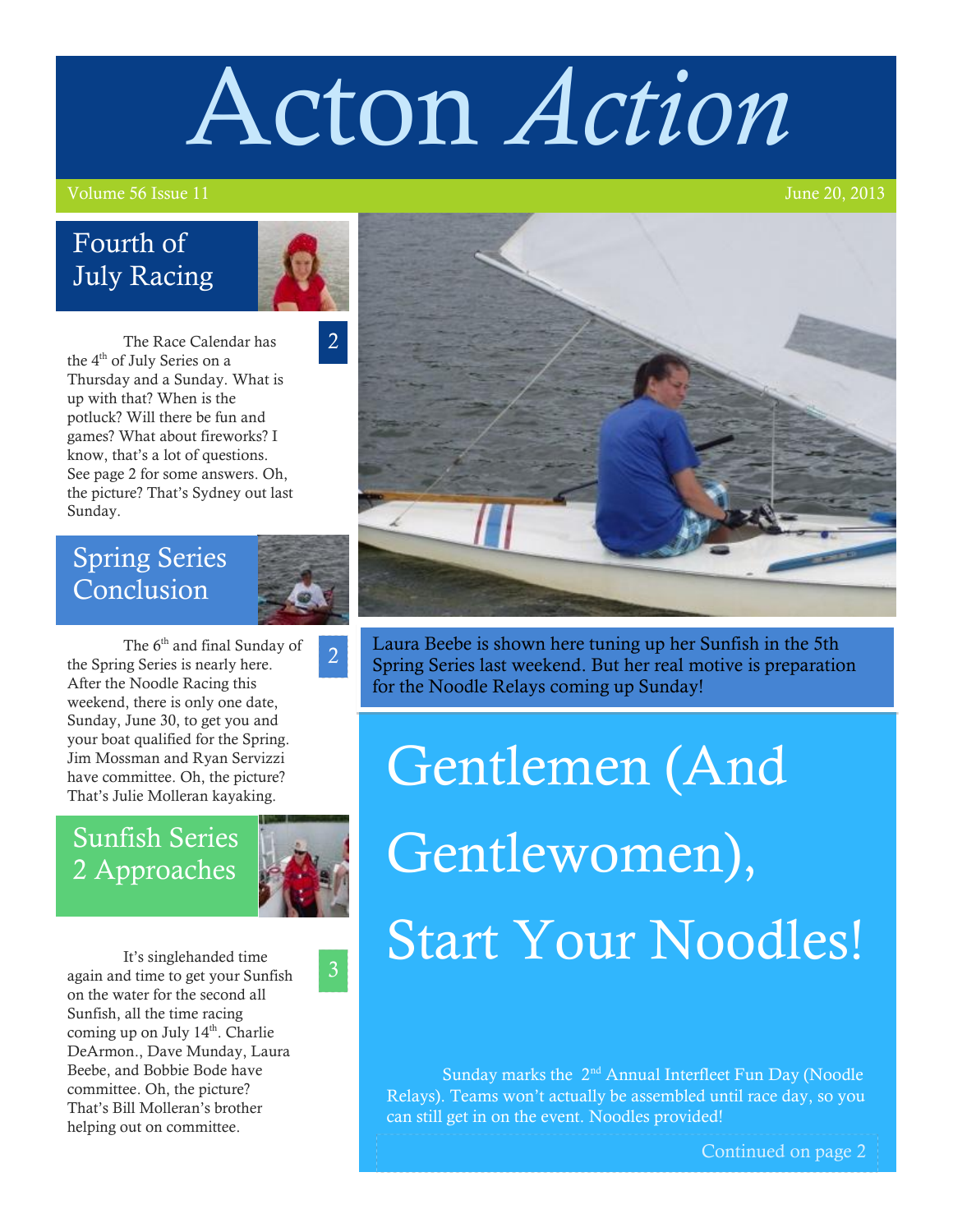

- Brendan jockeying for a good start
- 2. Someone else jockeying for a good start
	- 3. Pete's well trimmed sail
	- 4. Pete's well waxed bottom
	- 5. Laura's well trimmed sail
		- 6. Laura herself
		- 7. Water
	- 8. More of that same water

#### Fun, Fireworks, and Frolicking on the Lake on Fourth of July Weekend



Every now and then, our holiday racing series refuses to come on a Sunday/Monday split. This year, the racing days will be three days apart as the  $4<sup>th</sup>$  falls on a Thursday.

The Grill Out/Potluck will be on Sunday after the racing. Games, barbecue, and gamboling about with the geese are all on the agenda for what we hope will be a celebration of our club as well as Independence Day.

If you begin with racing on Thursday, you can stay for fireworks at dusk on Friday, and camp some more on Friday before the racing concludes on Sunday. Wow, what a great excuse to stay at the park. Oh, the picture? That's Dave Munday last Sunday.

#### Continued from page 1

The Interfleet Fun Day is only a year old and has already been through three name changes. As of this date, however, we shall forever refer to it as the Noodle Relays.

Race organizers plan on having at least four teams composed of a Sunfish, a Y-Flyer, and a Hobie, but all who come to the event will be placed on a team regardless of your boat's class.

Several juniors are planning on participating, so neither age nor experience nor race ability matter. Here's how it works. The first race will have the Sunfish fleet start at the committee boat. They will carry the noodle to the first mark (barrel) and hand it off to their teammate in a Hobie (or other boat). That boat will sail the next leg of the triangle course to hand off the noodle to a Y-Flyer. That boat will sail to the last barrel, round it and sail to the finish line.

Once that short race is complete, a new one will begin with each team's boat now at a different place on the race course. The Y-Flyers will start race 2 and sail to the first mark where the Sunfish will be waiting from the first race. The handoffs continue around the course until the Hobies finish.

The Hobies then start race 3, the final one of the afternoon. The race course will be short so that we can get all three races in. Afterwards, there will be a picnic under the Big Tree where race results will be tabulated and a new team champion crowned. HSA will provide the main course and drinks but bring something to add to the menu.

Defending champions are Brendan Draper in Sunfish; Mike Wier in the Hobie; and Pete and Linda Peters in a Y-Flyer. They were Team Ramen Noodle last year but may have to adopt a new moniker since that one is overcooked by now.

Race organizers say they need one more Y-Flyer and one more Hobie and will take all the Sunfish they can get.

Sunday's forecast is for sunshine and winds in the 5-10 range. Get your noodle on.

#### Last Week's Racing News

Sunfish: Laura Beebe 1 2 -3; Brendan Draper 4 1- 5; Kevin DeArmon 3 3 – 6; Pete Peters 2 4 – 6 Hobies: Don Fecher 1 1 – 2; Dave Munday 2 2 – 4; Y's: Roger Henthorn 1 1 –2, Charlie 2 2 - 4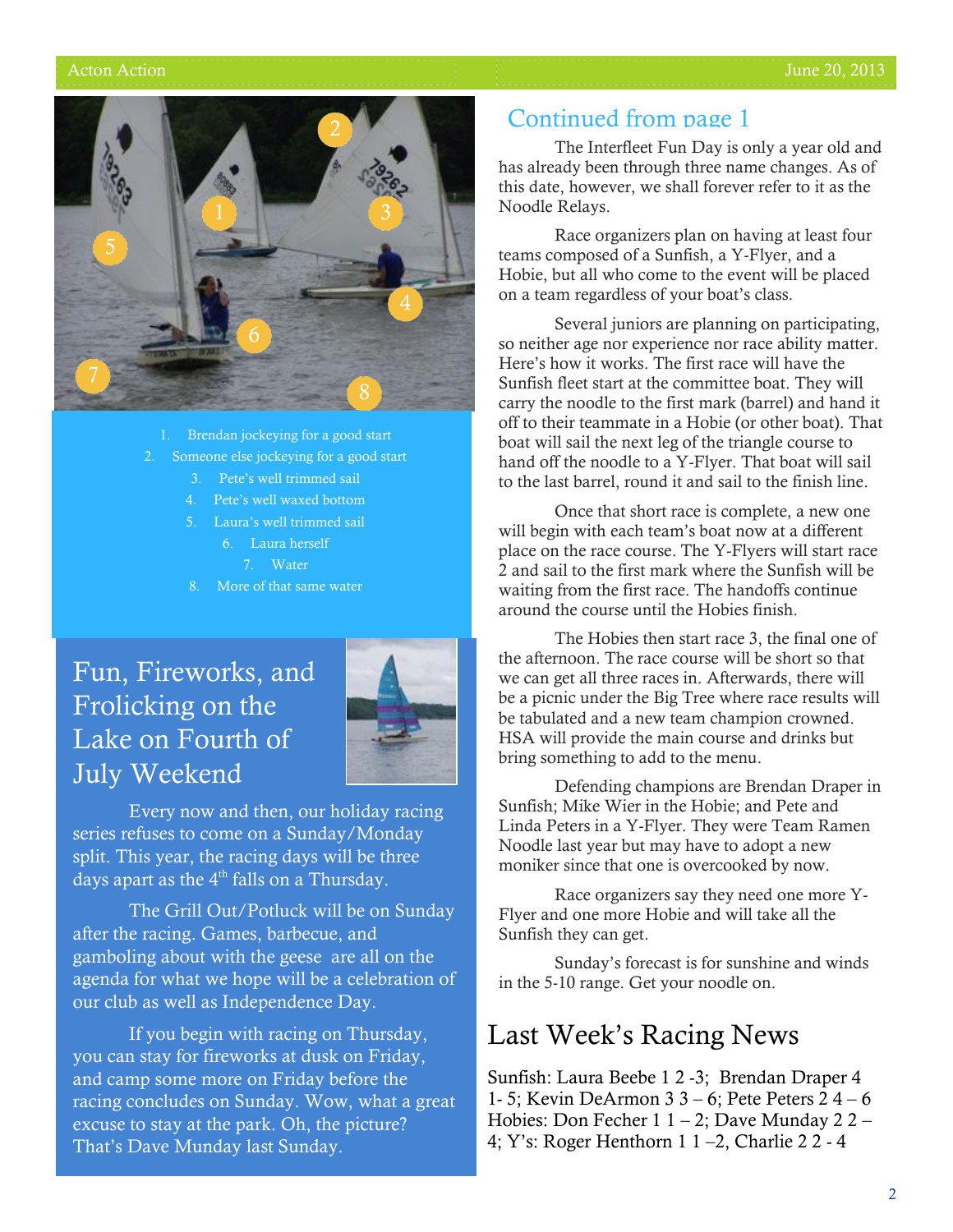

## Racing Tips: Going Fast Downwind

**Downwind sailing technique**

When sailing downwind in a Sunfish you may experience a big lever effect as the boat tries to turn to windward. This is case if the boat is flat and the sail is out, placing the center of effort of the sail leeward of the centerline of the boat. Counteracting this with the rudder causes extreme pressure on the tiller as the rudder drags trough the water at a permanent angle. The resulting weather helm slows down the boat substantially.

To sail downwind effectively in a Sunfish you should heel the boat to windward. You should heel almost to the point of capsizing, with the seat of your pants often touching the water. There are two reasons for doing this. First, the center of effort of the sail is kept over the boat. That way, the sail is not a huge lever trying to make the boat round up to windward. The second reason is that heeling reduces the wetted surface, reducing hull drag and increasing your speed.

Going downwind and heeled to windward in a Sunfish may seem like an unstable position. And it gets so more as the wind and waves pick up. But is it actually more stable once you get used to it. An experienced sailor can even steer the Sunfish downwind without the rudder by using his body weight and balance. The more you can steer with your body, using the degree of boat heel to change direction, the straighter you can keep the rudder and avoiding it to drag at an angle though the water.

#### Sunfish Facts

Have you ever said that your Sunfish is just a big surfboard with a sail? Well, that's exactly what the developers of the first Sunfish had in mind. (OK, Windsurfers have taken that same concept to a new level, but the first "windsurfer" was a Sunfish.

The Sunfish has many national and international associations and championships with growing participation in Latin, Central and South America and the Caribbean in addition to the Europe and North America.

The North American and World Championships regularly attract over 90 Sunfish sailors from around all over the world ranging in age from teenagers to people in their 80's. The 2011 World Championships had 98 participants.

In addition there are numerous regional championships, Masters Championships (over 40), junior nationals, and Midwinter Nationals held around the U.S. each year.

The first year for the newer hull design (rolled flange rather than riveted aluminum rails) was 1988 with the introduction of the longer and faster dagger board coming in 1994. A new composite rudder is still in development.

The Sunfish is not only sailed and raced around the world (300,000 over 50 years), but enjoys the status of being a Pan Games racing class.

Want to get started in a Sunfish? A new boat direct from Vanguard costs a little over \$4000, but a good boat can be found everywhere for under a \$1000.

#### Right of Passage? Or right of way!

In photo at right, Brendan is on starboard tack and no doubt "asking" for his rights. You got 'em buddy.